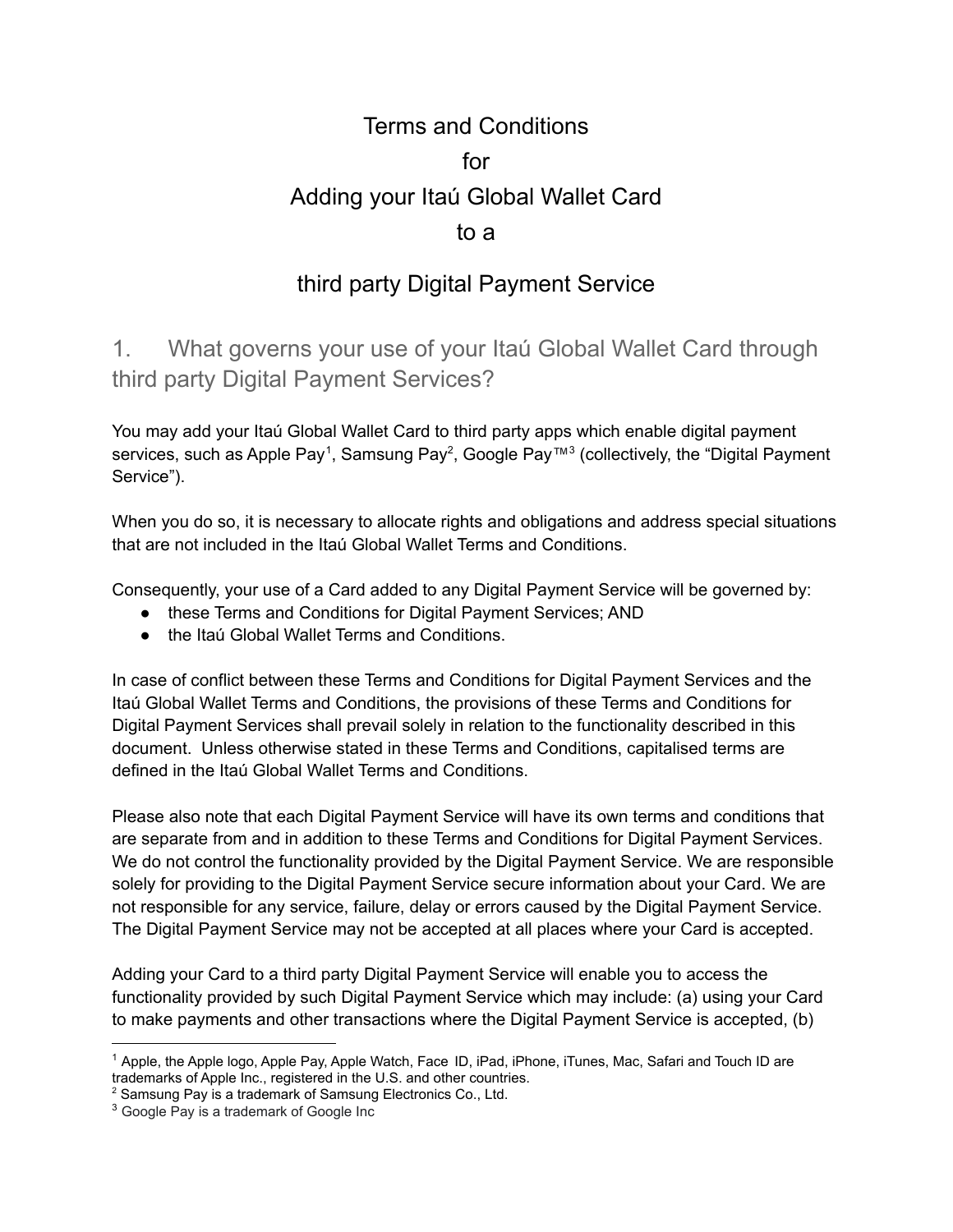performing p2p transactions to others who are enrolled in such Digital Payment Service, or its partners, and (c) accessing other functionality offered by such provider.

"You" and "your" refer to you as Cardholder. "We", "us", or "our" refers to Moorwand Ltd ("Moorwand"), whose registered office is Irongate House, 22-30 Dukes Place, London, EC3A 7LP, UNITED KINGDOM, is registered in England and Wales under Company No. 08491211 and is an Authorised Electronic Money Institution regulated by the Financial Conduct Authority under Reference No. 900709 , as the issuer of Itaú Global Wallet. "Digital Payment Service" means the service provider itself, as well as any third parties or associates of such provider which may impact the use of the Digital Payment Service.

When you add your Card to a Digital Payment Service, you agree to these Terms and Conditions for Digital Payment Services.

#### 2. Fees.

We will not assess any fee for adding your Card to a Digital Payment Service, but your use of the Card through such provider will incur in the fees established in the Itaú Global Wallet Terms and Conditions. The Digital Payment Service and other third parties, such as telecommunication providers of wireless or data services, may assess additional fees, which we do not control, to use the Digital Payment Service.

## 3. Adding your Card to a Digital Payment Service.

In order to add your Card to a Digital Payment Service you may either follow the instructions in the Itaú Global Wallet Account Centre (Card Details) or the instructions provided by the Digital Payment Service. In order to successfully add your Card to and use it through the Digital Payment Service, your Card and Account must not be closed, blocked, suspended, reported lost or stolen, or with a negative balance. We must verify your identity prior to your adding a Card to a Digital Payment Service. The Digital Payment Service may limit the devices which may be used for its service.<sup>4</sup>

## 4. Account History.

If you access your Account history through the Digital Payment Service, you will only see transactions which were performed through such provider, but will not be able to see your full Account history. The information provided by the Digital Payment Service may not contain complete information about the transaction, such as the Applicable Exchange Rate or

<sup>4</sup> For Apple Pay compatibility see: Apple Pay Support page at support.apple.com/km207105. For Samsung Pay compatibility see: see the Samsung Pay Support page at [http://www.](http://www.samsung.com/us/support/owners/app/samsung-pay#compatibility)

[samsung.com/us/support/owners/app/samsung-pay#compatibility.](http://www.samsung.com/us/support/owners/app/samsung-pay#compatibility) For Google Pay compatibility see: <https://support.google.com/pay>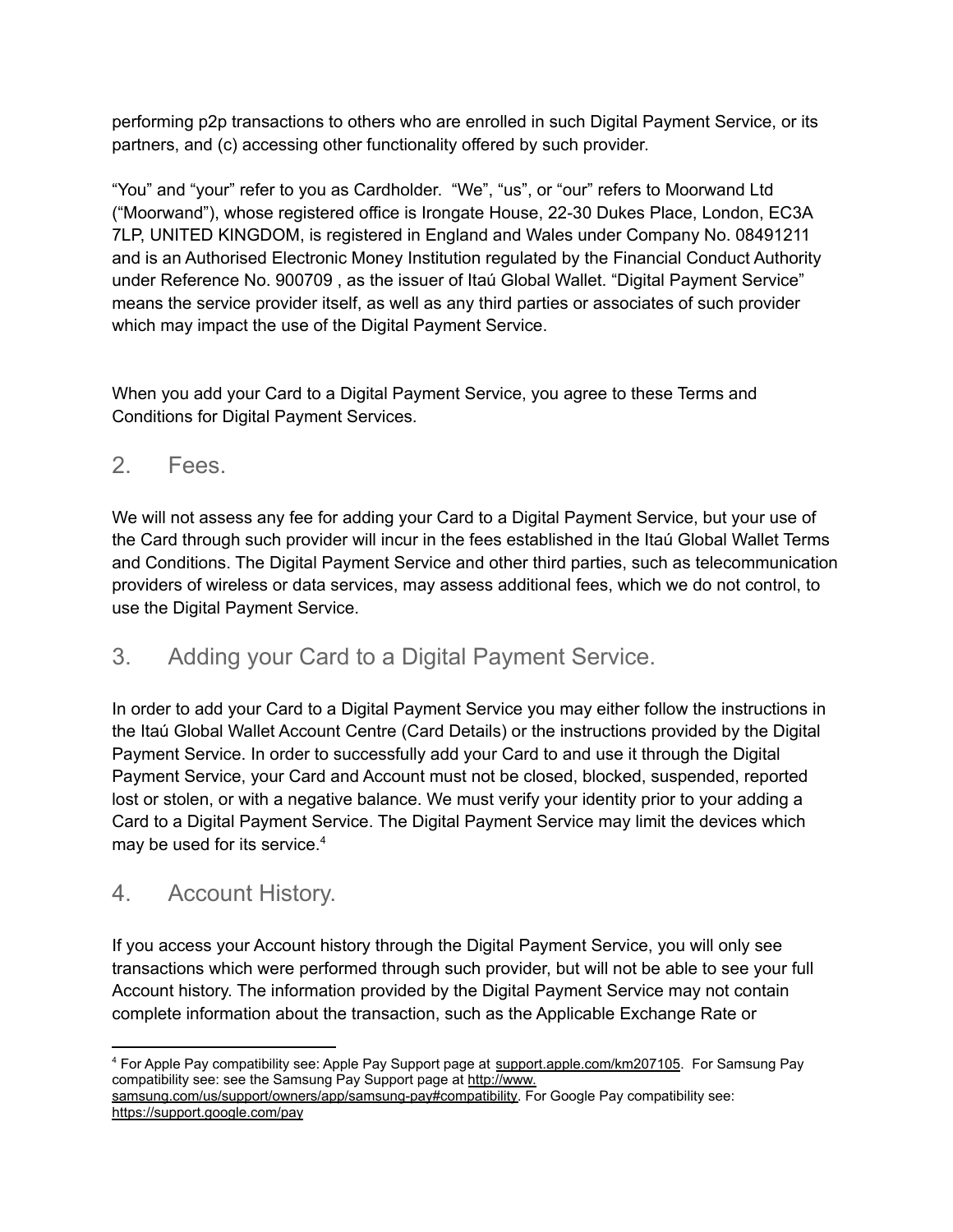post-transaction activity such as clearing, settlement, reversals, returns or chargebacks. For this reason, the information provided by the Digital Payment Service may not be complete or consistent with the information provided by us. To see your full and accurate Account history, simply access it through your Itaú Global Wallet Account Centre, which is the prevailing record-keeping method for your Itaú Gobal Wallet Account.

## 5. Electronic Communications.

You agree that we will communicate with you via email or your mobile device to provide disclosures and communications related to the Itaú Global Wallet Account or the use of the Card through a Digital Payment Service.

#### 6. Privacy and Information.

To enable the linking to and use of the Card through a Digital Payment Service, you agree that we will collect, use and disclose to the provider your personal information as described in the Itaú Global Wallet Privacy Policy. Your authorization includes but is not limited to allowing us to: (a) collect information about your use of the Digital Payment Service and the device on which a Card is loaded, (b) share with the Digital Payment Service information, including transaction history, to facilitate your use of its service.

Please note that each Digital Payment Service will have its own privacy policy, which is separate from the Itaú Global Wallet Privacy Policy.

#### 7. Security measures.

When you add a Card to a Digital Payment Service, in addition to maintaining the security of your Card and the PIN as set out in the Itaú Global Wallet Terms and Conditions, you must take ALL of the following steps to secure the Card and the device on which the Card is registered:

- a. if the device has a pass code, select a pass code that is not easy to guess, keep that pass code secure without disclosing it or making it accessible to anyone else;
- b. do not act with extreme carelessness in protecting the security of the device or pass code;
- c. if you believe the device pass code has been compromised, immediately change the pass code;
- d. if the device can be accessed with a biometric identifier, only your biometric identifier should be registered on the device. (Please note that a biometric identifier, though not technically secret, fulfills the purposes of and serves as the pass code under the e-Payments Code.);
- e. keep the device locked anytime you are not using it and do not leave the device unattended in non-secure places;
- f. maintain updated anti-virus protection on the device;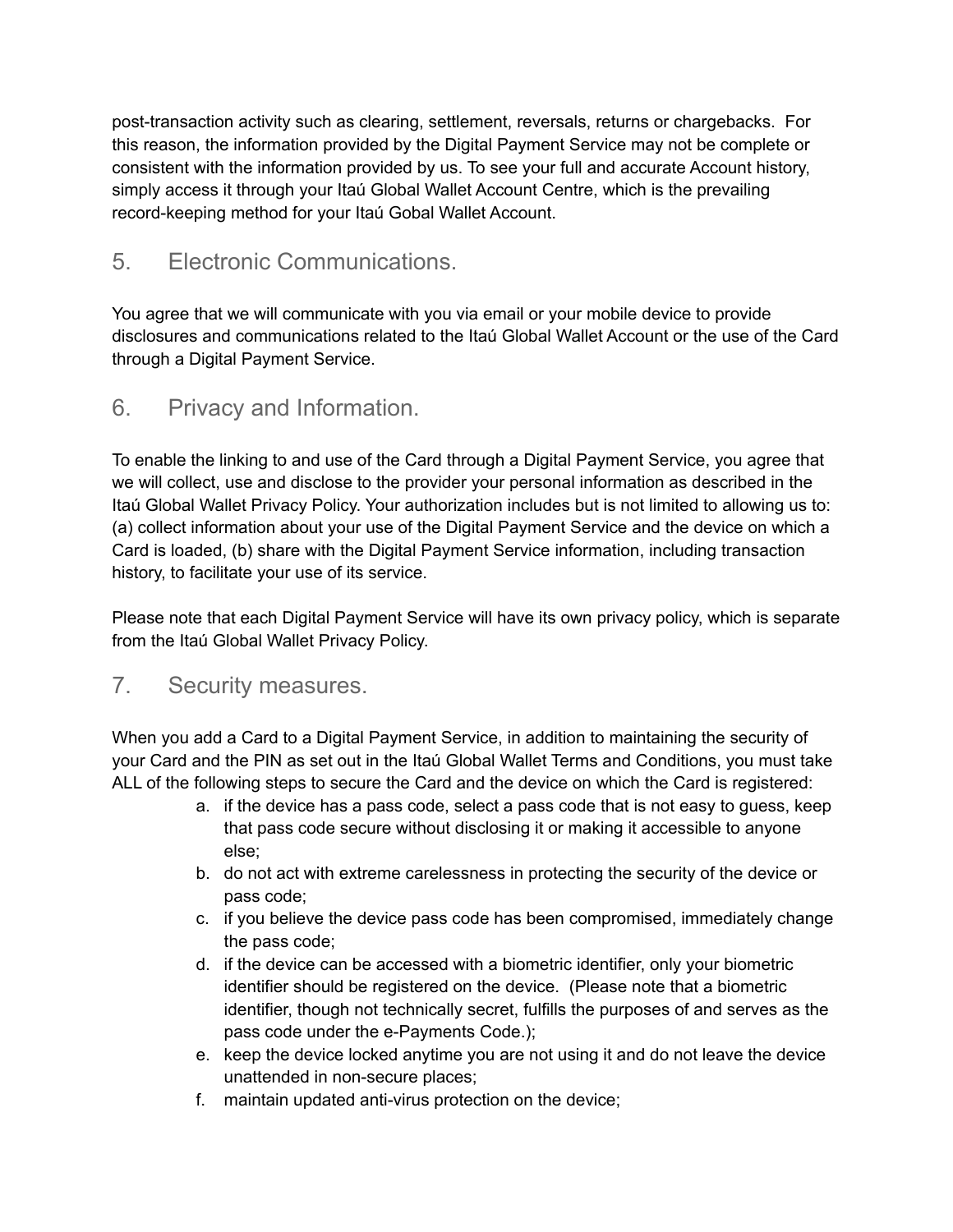- g. do not allow any person other than yourself to use the Card;
- h. remove the Card from the device before you dispose of it; and
- i. if you lose the device or it is stolen, immediately access Digital Payment Service account to disable the device (or the payment functionality of the device); and
- j. notify us immediately if the device has been lost or stolen or is disconnected without your authorization, or you suspect that any other person has used the pass code of the device, the Card PIN, or has attempted to access the device or the Digital Payment Service service without your authorization.

#### 8. Liability for losses.

Your liability for losses arising from Unauthorised Transactions will be determined under the ePayments Code. If you do not comply with the security measures set out in section 7, you will not be protected by the sections of the Itaú Global Wallet Terms and Conditions that limit your liability for Unauthorized Transactions. For example, if the device on which the Card is stored can be accessed by another person's biometric identifier, you may be liable for all transactions effected with the device, regardless of whether you authorized them or not.

#### 9. Suspension or cancellation of your Card.

We may suspend or cancel a Card linked to a Digital Payment Service if:

- a. you ask us to do so; or
- b. we or the Digital Payment Service reasonably suspect fraud, or believe that use of the Card may cause loss to you or to us; or
- c. we believe that it is required for security purposes; or
- d. we reasonably exercise our discretion to do so pursuant to these Terms and Conditions for Digital Payment Services or to the Itaú Global Wallet Terms and Conditions, for example if we reasonably determine that you breached any material term of these Terms and Conditions for Digital Payment Services or of the Itaú Global Wallet Terms and Conditions; or
- e. we reasonably suspect the Card has been used illegally; or
- f. we are required to do so to meet our regulatory obligations, including anti-money laundering and counter-terrorism financing; or
- g. you have ceased to be a client of Banco Itaú International or Banco Itaú (Suisse) SA products and services.